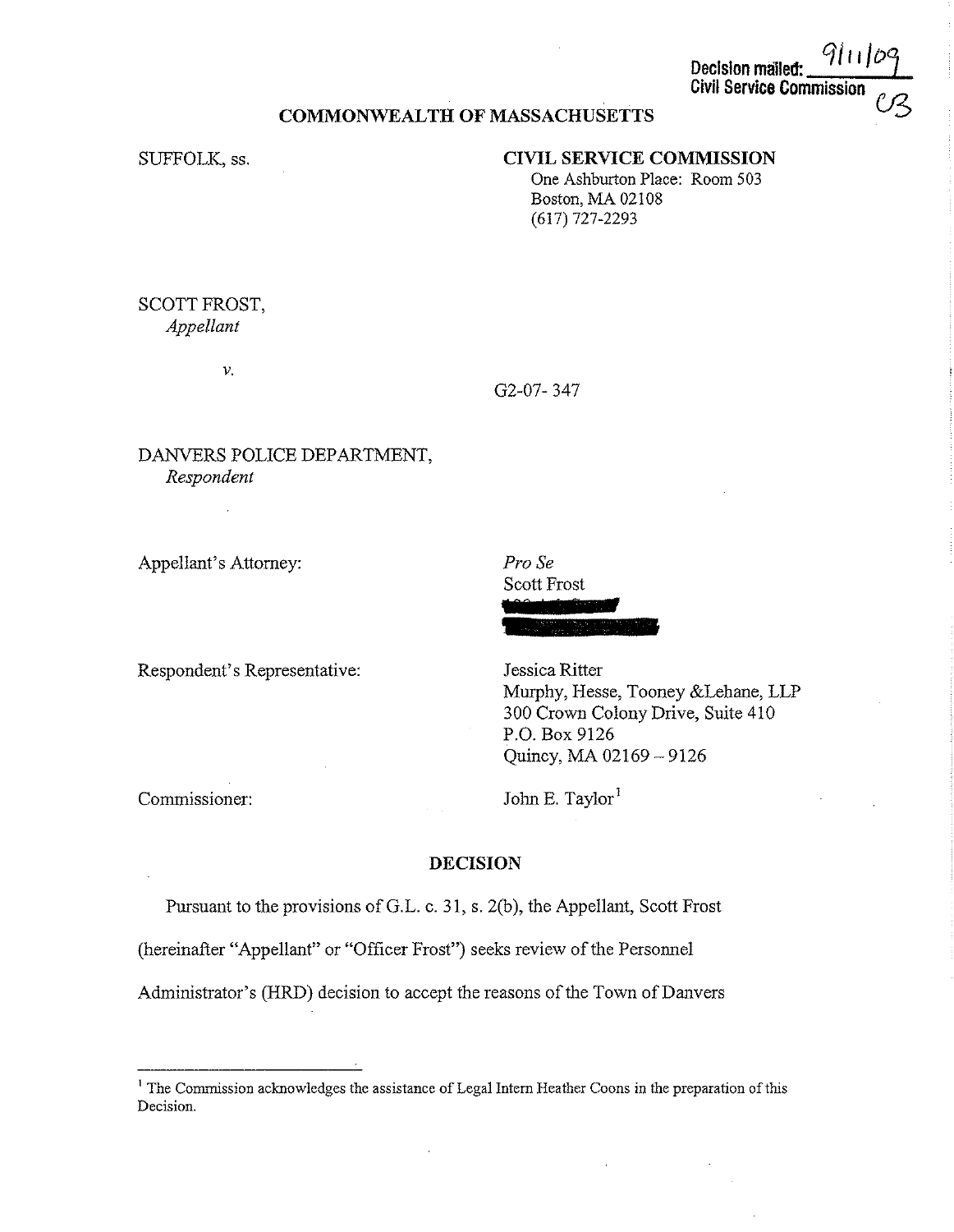(Hereinafter "Appointing Authority"), bypassing him for promotional appointment to the position of sergeant in the Danvers Police Department (hereinafter "Department"). A prehearing was held on January 24, 2008 and a full hearing was held on May 7, 2008 at the offices of the Civil Service Commission (hereinafter "Commission"). One (I) tape was made of the hearing.

#### **FINDINGS OF FACT:**

Seven (7) exhibits were entered into evidence at the hearing. Based on the documents submitted into evidence and the testimony of:

## *For the Appointing Authority:*

Wayne Marquis, Town Manager, Town of Danvers;<sup>2</sup>

### *For the Appellant:*

Scott Frost, Appellant;

I make the following findings of fact:

- 1. The Town of Danvers has a population of 26,000 and a police department consisting of 47 uniformed officers and 8 sergeants. (Testimony of Marquis)
- 2. Wayne Marquis (hereinafter "Mr. Marquis") is the Town Manager of Danvers and oversees the promotional process for the department. In choosing a new sergeant, Mr. Marquis reviews the file of each candidate; he conducts an interview with each one and discusses their strengths and weaknesses with the Chief of Police. (Testimony of Marquis)
- 3. No notes or audio or video recordings of the interview process were taken. (Testimony)

<sup>&</sup>lt;sup>2</sup> Wayne Marquis is no relation to Commissioner Donald Marquis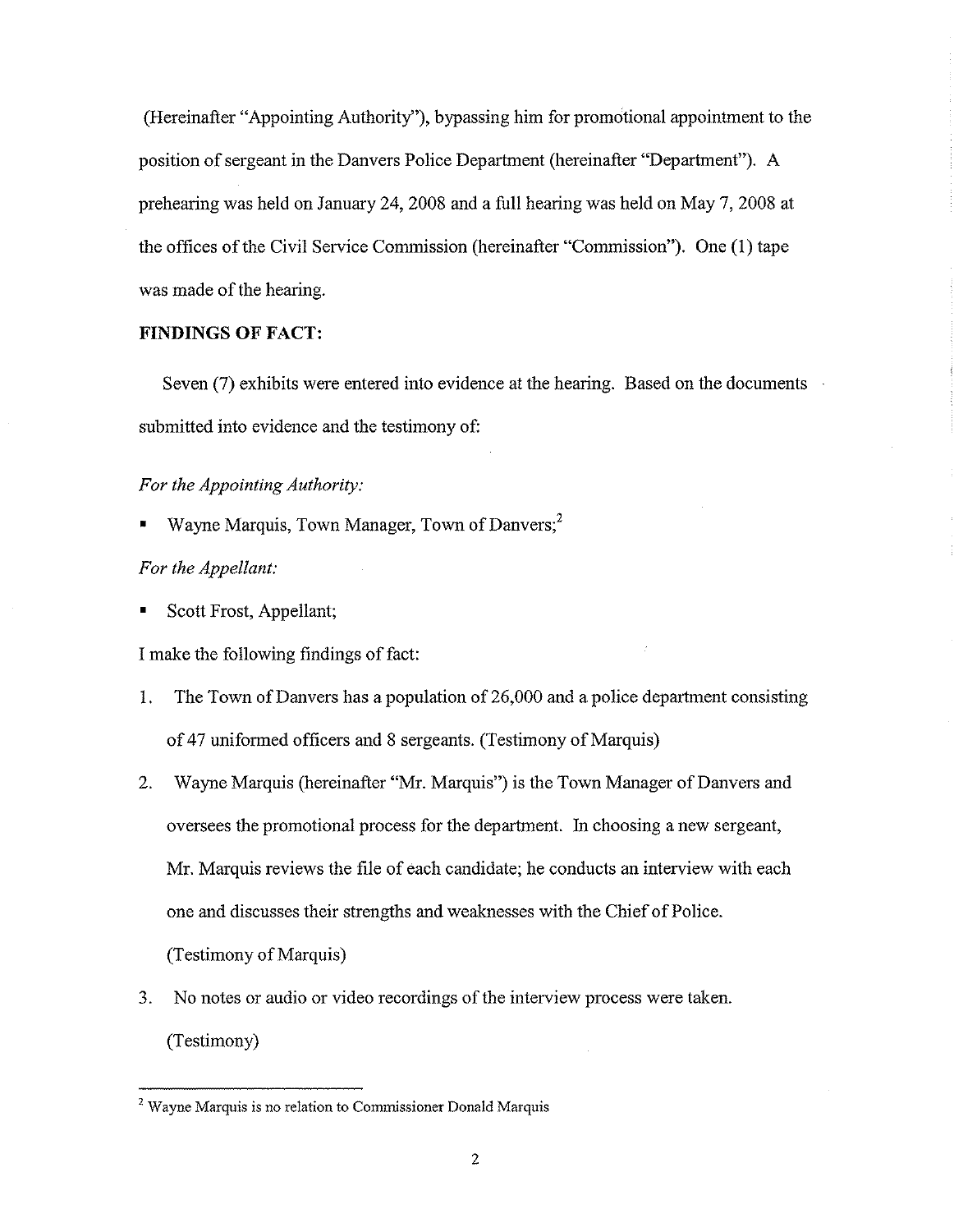- 4. In spring of 2007, the Town sought to promote one (1) uniformed police officer to sergeant, who would serve as detective on the night shifts. The Town thus requested the certification list for promotional candidates for this position from HRD. (Testimony of Marquis)
- 5. The top three (3) candidates on the HRD certification list in the following order were Officer Frost, James Lovell (hereinafter, "Officer Lovell") and William Cassidy (hereinafter, "Officer Cassidy"). No Civil Service examination scores were presented to the Commission. Each was put through the selection process described above by Mr. Marquis. (Testimony of Marquis, Exhibits)
- 6. Officer Frost has been with the Town of Danvers Police Department since January 6, 2003, Officer Lovell has been employed with the Town of Danvers since October 19, 1998, and Officer Cassidy has been employed with Danvers since May 31, 1987. (Exhibit 2)
- 7. Each candidate presented well in his interview, however, Officer Lovell's answers "were more thoughtful and comprehensive." (Exhibit 1)
- 8. Although, all of the candidates have degrees in Criminal Justice, Officer Frost was the only one with a Master's Degree. Officer Lovell anticipated receiving his Masters in the spring of 2008. (Exhibit 1)
- 9. Although all the candidates had good attendance, Officer Lovell has had perfect attendance for the last four years. Officer Frost took some sick days but did not abuse sick time. (Exhibit 1, Testimony)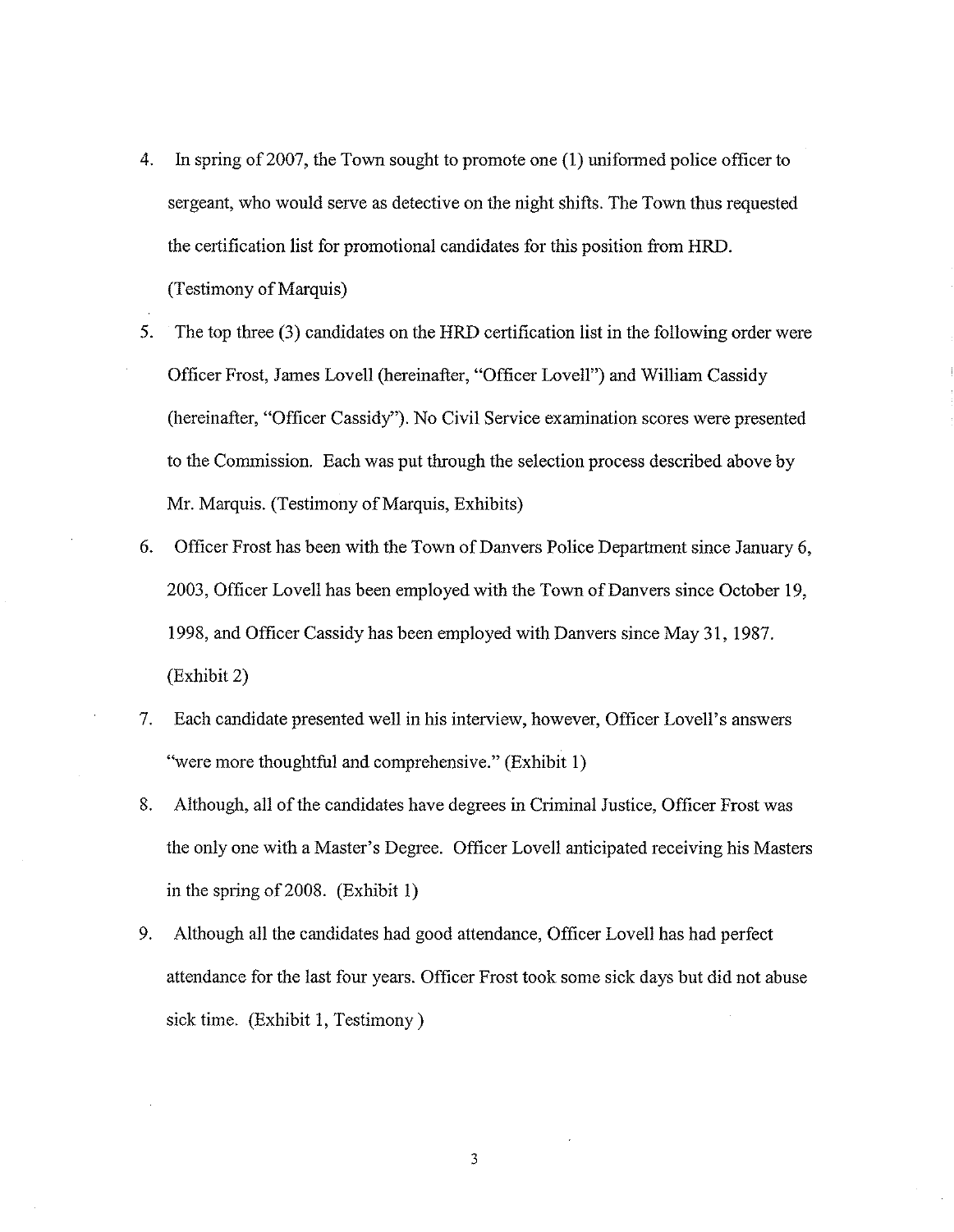- 11. The Town cited Officer Lovell's many extracurricular activities for the benefit of the Danvers Police Department that have give him superior leadership, communication and critical incident skills that would make him a more effective sergeant than the other candidates. (Exhibit 1)
- 12. Officer Frost testified that, outside of his regular duties, he:
	- a. Completed the Federal Law Enforcement Training Center's Criminal Investigator Training Program (CITP - 931) on September 22, 1999. (Exhibit 5)
	- b. Completed a course on The Reid Technique of Interviewing and Interrogation October 12- **14,** 1999. (Exhibit 7)
	- c. Participated in the Citizens Police Academy. (Exhibit **1)**
- 13. All of the activities that these two officers participated in were available to all other police officers as well. (Exhibit 1)
- 14. By letter dated August 6, 2007, Mr. Marquis notified HRD that the Town of Danvers requested the promotion of Officer Lovell to the rank of sergeant. Mr. Marquis explained his decision citing the fact that Officer Lovell is "the most qualified candidate for the Sergeant's position because he more nearly epitomizes the goals, ideals and visions of the Department and the Town." Also, Mr. Marquis stated that Officer Lovell had the necessary knowledge, experience and demonstrated skills for him to be an effective sergeant as these are necessary for the many challenges that sergeants face. (Exhibit I)
- 15. HRD approved the reasons for bypass.
- 16. Officer Lovell was then promoted from Police Officer to Sergeant. (Testimony of Marquis)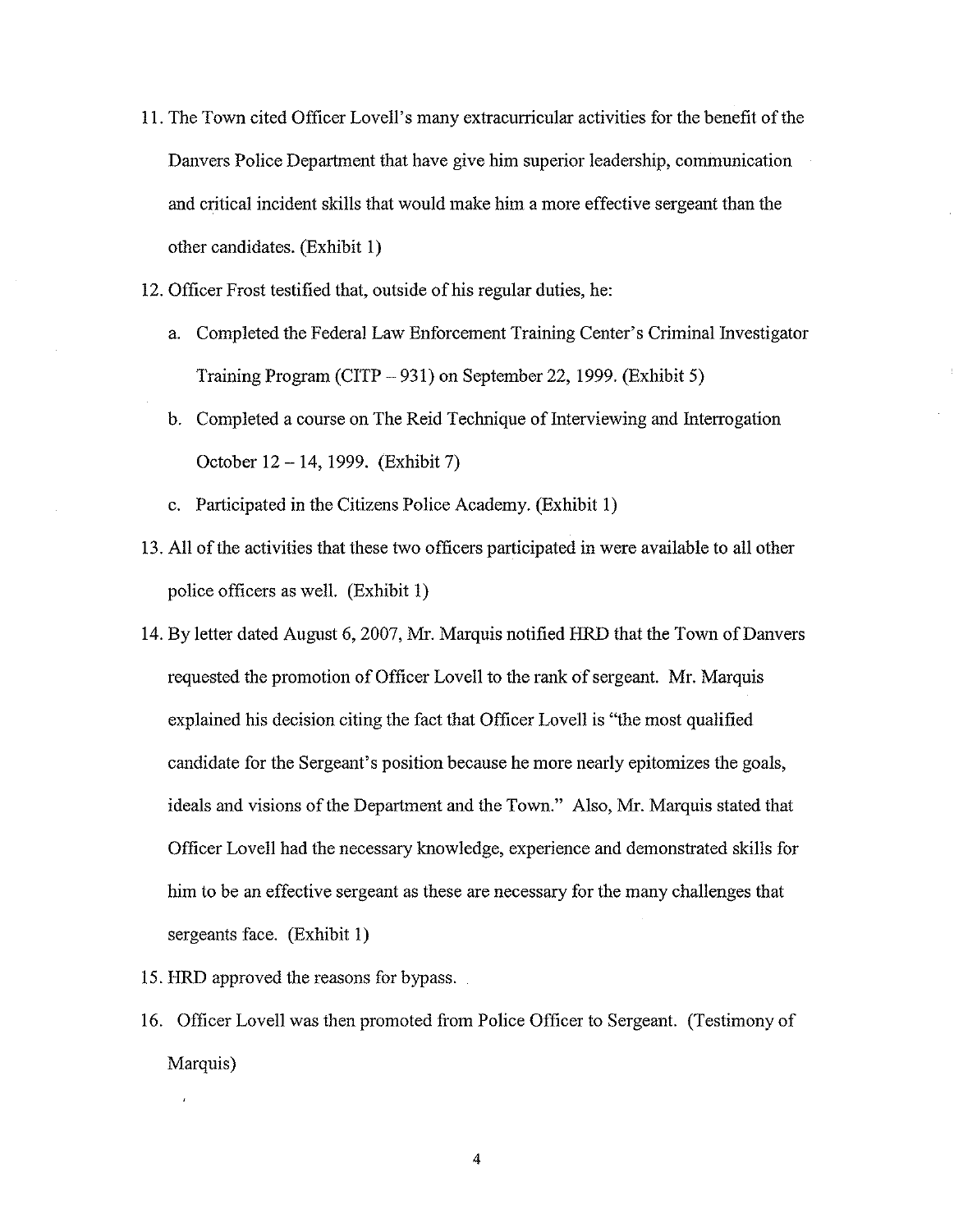#### **CONCLUSION**

The role of the Civil Service Commission is to determine "whether the Appointing Authority has sustained its burden of proving that there was reasonable justification for the action taken by the appointing authority." Cambridge v. Civil Serv. Comm'n, 43 Mass. App. Ct. 300, 304 (1997). Reasonable justification means the Appointing Authority's actions were based on adequate reasons supported by credible evidence, when weighed by an unprejudiced mind, guided by common sense and by correct rules of law. Selectmen of Wakefield v. Judge of First Dist. Ct. of E. Middlesex, 262 Mass. 477,482 (1928). Commissioners of Civil Serv. v. Mun. Ct. of the City of Boston, 359 Mass. 214 (1971). G.L. c. 31, § 2(b) requires that bypass cases be determined by a preponderance of the evidence. A "preponderance of the evidence test requires the Commission to determine whether, on the basis of the evidence before it, the Appointing Authority has established that the reasons assigned for the bypass of an Appellant were more probably than not sound and sufficient." Mayor of Revere v. Civil Serv. Comm'n, 31 Mass. App. Ct. 315 (1991).

Appointing Authorities may select, in the exercise of a sound discretion, among persons eligible for promotion or may decline to make any appointment. Commissioner of the Metropolitan Dist. Commrs. V. Director of Civil Serv. 348 Mass. 184,187-193 (1964). The issue for the commission is "not whether it would have acted as the appointing authority had acted, but whether, on the facts found by the commission, there was reasonable justification for the action taken by the appointing authority in the circumstances found by the commission to have existed when the Appointing Authority made its decision." Watertown v. Arria, 16 Mass. App. Ct. 331,334 (1983). See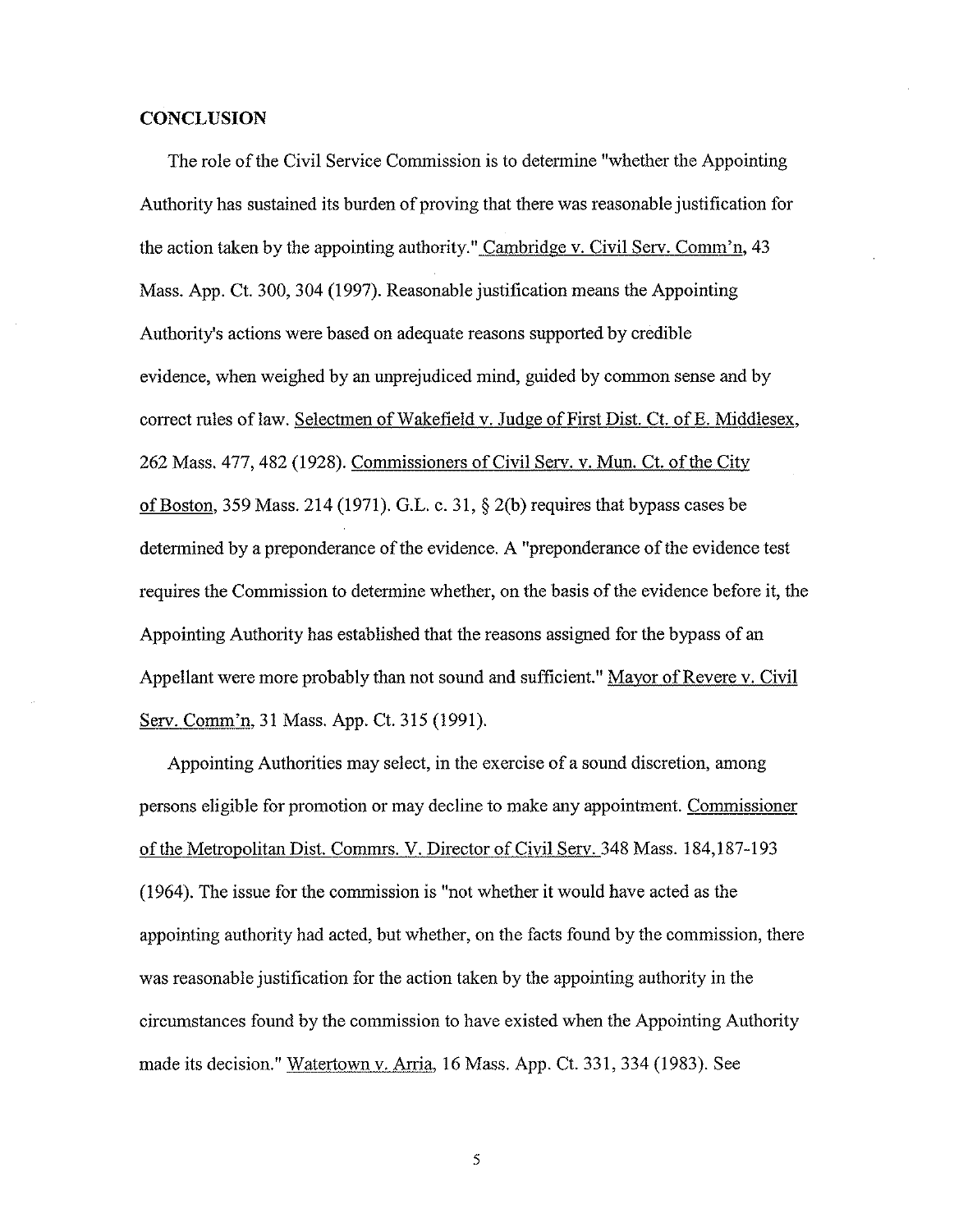Commissioners of Civ. Serv. v. Mun. Ct. of Boston, 369 Mass. 84, 86 (1975) and Leominster v. Stratton, 58 Mass. App. Ct. 726, 727-728 (2003). However, personnel decisions that are marked by political influences or objectives unrelated to merit standards or neutrally applied public policy represent appropriate occasions for the Civil Service Commission to act. Cambridge, 43 Mass. App. Ct. at 304.

In the instant case, Officer Frost, Officer Lovell and Officer Cassidy all serve in very demanding positions and their work is invaluable to the Danvers Police Department. Their dedication to the Department is exemplary and should be applauded.

Officer Cassidy is the most senior officer, as he has worked for Department for the most number of years. Officer Frost, at the time of hearing, has completed his Masters Degree while Officer Lovell anticipates receiving his Masters Degree. Officer Lovell has had perfect attendance for the last four years. While Officer Frost took some sick days, he did not abuse sick time. Officer Frost attended various classes and seminars to hone his skills. Officer Lovell has participated in numerous Department initiatives as well is serving in the Criminal Investigation Division, as a Field Training Officer and as Assistant Court Prosecutor. Each of these various jobs have helped to further refine Officer Lovell's policing, investigative and management skills.

The Appointing Authority found Officer Lovell to be the most well qualified candidate and therefore promoted him to Sergeant. The Commission determines that Danvers has reasonable justification for its choice to bypass the Officer Frost.

The Commission recognizes that the Appellant is an outstanding, productive and motivated Police Officer who would make fine Sergeant in the future.